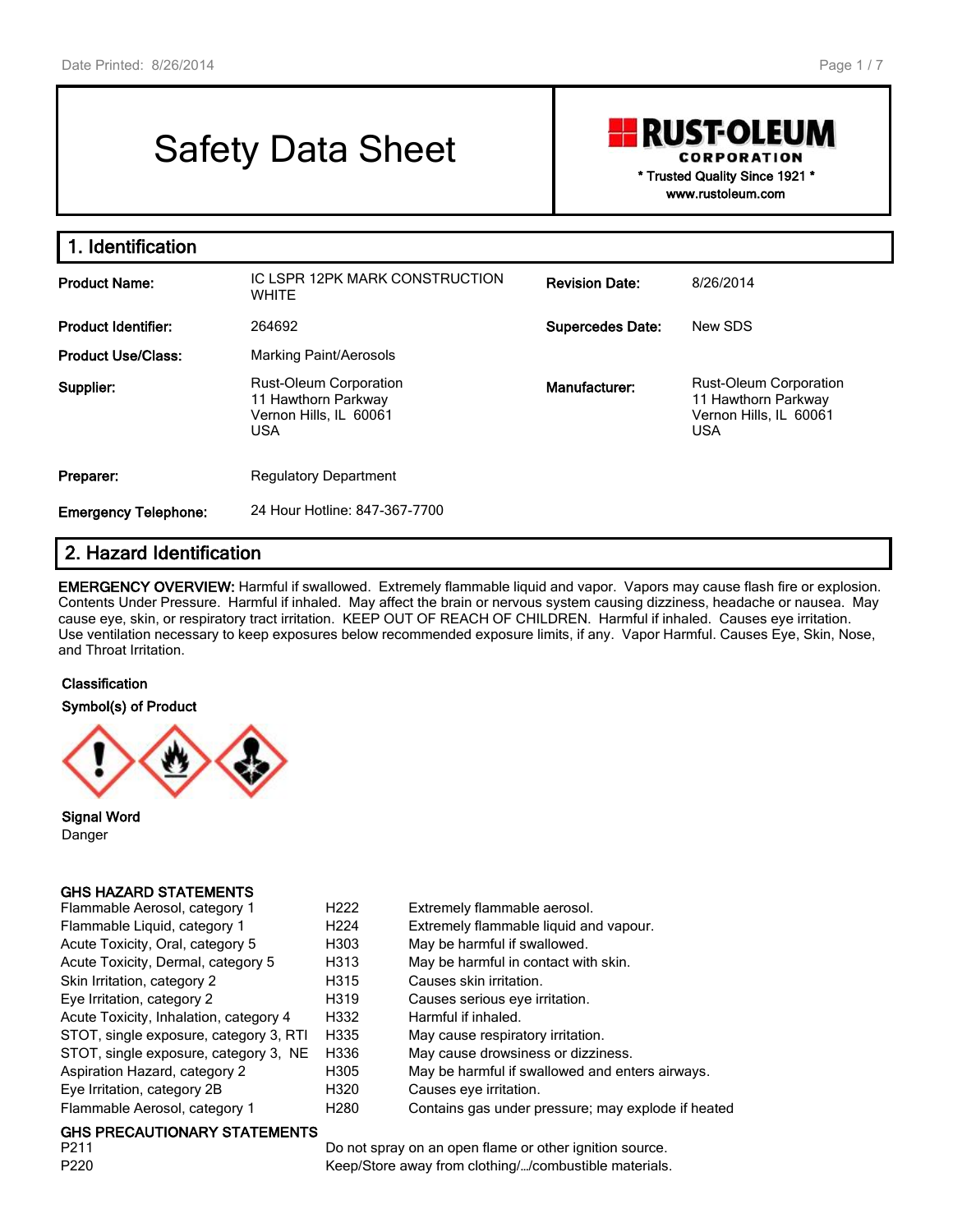| P235             | Keep cool.                                                                                                                          |
|------------------|-------------------------------------------------------------------------------------------------------------------------------------|
| P <sub>251</sub> | Pressurized container: Do not pierce or burn, even after use.                                                                       |
| P375             | Fight fire remotely due to the risk of explosion.                                                                                   |
| P <sub>102</sub> | Keep out of reach of children.                                                                                                      |
| P <sub>103</sub> | Read label before use.                                                                                                              |
| P202             | Do not handle until all safety precautions have been read and understood.                                                           |
| P234             | Keep only in original container.                                                                                                    |
| P <sub>260</sub> | Do not breathe dust/fume/gas/mist/vapours/spray.                                                                                    |
| P261             | Avoid breathing dust/fume/gas/mist/vapours/spray.                                                                                   |
| P <sub>262</sub> | Do not get in eyes, on skin, or on clothing.                                                                                        |
| P264             | Wash  thoroughly after handling.                                                                                                    |
| P270             | Do not eat, drink or smoke when using this product.                                                                                 |
| P271             | Use only outdoors or in a well-ventilated area.                                                                                     |
| P273             | Avoid release to the environment.                                                                                                   |
| P280             | Wear protective gloves/protective clothing/eye protection/face protection.                                                          |
| P <sub>281</sub> | Use personal protective equipment as required.                                                                                      |
| P <sub>285</sub> | In case of inadequate ventilation wear respiratory protection.                                                                      |
| P312             | Call a POISON CENTER or doctor/physician if you feel unwell.                                                                        |
| P351             | Rinse cautiously with water for several minutes.                                                                                    |
| P374             | Fight fire with normal precautions from a reasonable distance.                                                                      |
| P402             | Store in a dry place.                                                                                                               |
| P210             | Keep away from heat/sparks/open flames/hot surfaces. - No smoking.                                                                  |
| P410+P412        | Protect from sunlight. Do no expose to temperatures exceeding 50°C/ 122°F.                                                          |
| P240             | Ground/bond container and receiving equipment.                                                                                      |
| P241             | Use explosion-proof electrical/ventilating/lighting// equipment.                                                                    |
| P242             | Use only non-sparking tools.                                                                                                        |
| P243             | Take precautionary measures against static discharge.                                                                               |
| P303+P361+P353   | IF ON SKIN (or hair): Remove/Take off immediately all contaminated clothing. Rinse skin<br>with water/shower.                       |
| P370+P378        | In case of fire: Use  for extinction.                                                                                               |
| P403+P235        | Store in a well-ventilated place. Keep cool.                                                                                        |
| P501             | Dispose of contents/container to                                                                                                    |
| P321             | Specific treatment (see  on this label).                                                                                            |
| P352             | Wash with plenty of soap and water.                                                                                                 |
| P362             | Take off contaminated clothing and wash before reuse.                                                                               |
| P332+P313        | If skin irritation occurs: Get medical advice/attention.                                                                            |
| P305+P351+P338   | IF IN EYES: Rinse cautiously with water for several minutes. Remove contact lenses, if<br>present and easy to do. Continue rinsing. |
| P337+P313        | If eye irritation persists: Get medical advice/attention.                                                                           |
| P304+P340        | IF INHALED: Remove victim to fresh air and keep at rest in a position comfortable for<br>breathing.                                 |
| P405             | Store locked up.                                                                                                                    |
| P403+P233        | Store in a well-ventilated place. Keep container tightly closed.                                                                    |
| P302+P350        | IF ON SKIN: Gently wash with plenty of soap and water.                                                                              |

# **3. Composition/Information On Ingredients**

# **HAZARDOUS SUBSTANCES**

| <b>Chemical Name</b>    | CAS-No.    | <b>Wt.%</b><br><u>Range</u> | <b>GHS Symbols</b> | <b>GHS Statements</b> |
|-------------------------|------------|-----------------------------|--------------------|-----------------------|
| Liquefied Petroleum Gas | 68476-86-8 | $10 - 25$                   |                    |                       |
| Aliphatic Hydrocarbon   | 64742-89-8 | $2.5 - 10$                  |                    |                       |
| Limestone               | 1317-65-3  | $2.5 - 10$                  |                    |                       |
| Xylene                  | 1330-20-7  | $2.5 - 10$                  | GHS02              | H <sub>226</sub>      |
| <b>Titanium Dioxide</b> | 13463-67-7 | $2.5 - 10$                  |                    |                       |
| Ethylbenzene            | 100-41-4   | $1.0 - 2.5$                 | GHS02-GHS07        | H <sub>225</sub> -332 |
| Talc                    | 14807-96-6 | $1.0 - 2.5$                 |                    |                       |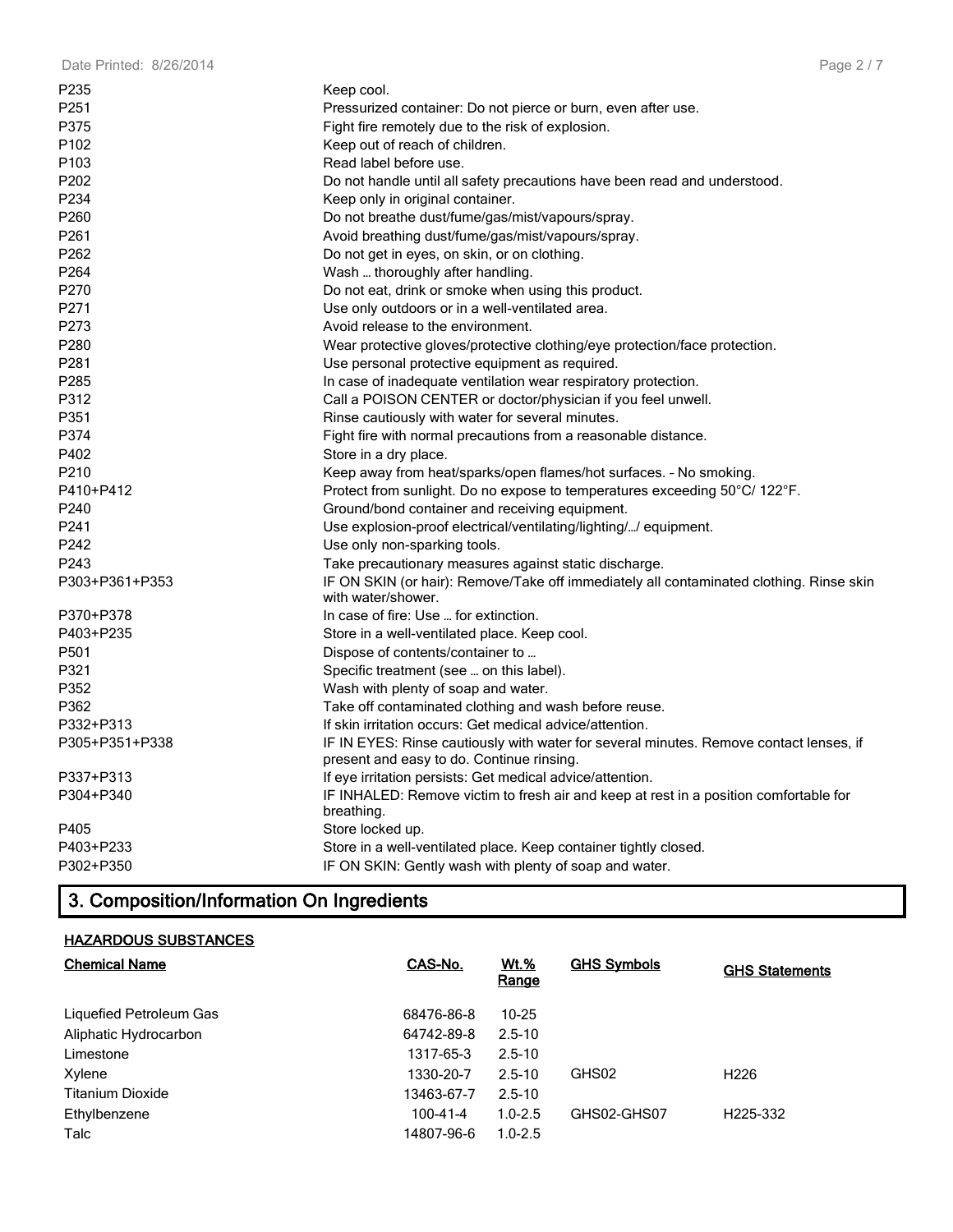The text for GHS Hazard Statements shown above (if any) is given in the "16. Other Information" section.

# **4. First-aid Measures**

**FIRST AID - EYE CONTACT:** Immediately flush eyes with plenty of water for at least 15 minutes holding eyelids open. Get medical attention. Do NOT allow rubbing of eyes or keeping eyes closed.

**FIRST AID - SKIN CONTACT:** Wash skin with soap and water. Remove contaminated clothing. Get medical attention if irritation develops or persists.

**FIRST AID - INHALATION:** If you experience difficulty in breathing, leave the area to obtain fresh air. If continued difficulty is experienced, get medical assistance immediately. Remove to fresh air. If not breathing, give artificial respiration. If breathing is difficult, give oxygen. Get immediate medical attention. Do NOT use mouth-to-mouth resuscitation.

**FIRST AID - INGESTION:** Aspiration hazard: Do not induce vomiting or give anything by mouth because this material can enter the lungs and cause severe lung damage. Get immediate medical attention. If swallowed, get medical attention.

# **5. Fire-fighting Measures**

**EXTINGUISHING MEDIA:** Alcohol Film Forming Foam, Carbon Dioxide, Dry Chemical, Dry Sand, Water Fog

**UNUSUAL FIRE AND EXPLOSION HAZARDS:** FLASH POINT IS LESS THAN 20 °. F. - EXTREMELY FLAMMABLE LIQUID AND VAPOR!Water spray may be ineffective. Closed containers may explode when exposed to extreme heat. Vapors may form explosive mixtures with air. Vapors can travel to a source of ignition and flash back. Keep containers tightly closed. Isolate from heat, electrical equipment, sparks and open flame. Perforation of the pressurized container may cause bursting of the can. Closed containers may explode when exposed to extreme heat due to buildup of steam. No unusual fire or explosion hazards noted.

**SPECIAL FIREFIGHTING PROCEDURES:** Evacuate area and fight fire from a safe distance. Full protective equipment including self-contained breathing apparatus should be used. Water may be used to cool closed containers to prevent pressure buildup and possible autoignition or explosion. Use water spray to keep fire-exposed containers cool. Containers may explode when heated.

# **6. Accidental Release Measures**

**STEPS TO BE TAKEN IF MATERIAL IS RELEASED OR SPILLED:** Contain spilled liquid with sand or earth. DO NOT use combustible materials such as sawdust. Remove all sources of ignition, ventilate area and remove with inert absorbent and nonsparking tools. Dispose of according to local, state (provincial) and federal regulations. Do not incinerate closed containers. Isolate the hazard area and deny entry to unnecessary and unprotected personnel. Ventilate area, isolate spilled material, and remove with inert absorbent. Dispose of contaminated absorbent, container, and unused contents in accordance with local, state, and federal regulations.

# **7. Handling and Storage**

**HANDLING:** Wash thoroughly after handling. Wash hands before eating. Use only in a well-ventilated area. Follow all MSDS/label precautions even after container is emptied because it may retain product residues. Avoid breathing fumes, vapors, or mist. Remove contaminated clothing and launder before reuse. Use only with adequate ventilation. Avoid contact with eyes, skin and clothing. **STORAGE:** Keep containers tightly closed. Isolate from heat, electrical equipment, sparks and open flame. Contents under pressure. Do not store above 120 ° F. Store large quantities in buildings designed and protected for storage of NFPA Class I flammable liquids. Contents under pressure. Do not expose to heat or store above 120 °F. Product should be stored in tightly sealed containers and protected from heat, moisture, and foreign materials. Store in a dry, well ventilated place. Keep container tightly closed when not in use. Keep away from heat, sparks, flame and sources of ignition. Avoid excess heat.

# **8. Exposure Controls/Personal Protection**

| <b>Chemical Name</b>    | CAS-No.    | Weight %<br>Less Than | <b>ACGIH TLV-</b><br>TWA | <b>ACGIH TLV-</b><br><b>STEL</b> | <b>OSHA PEL-TWA</b>                | <b>OSHA PEL-</b><br><b>CEILING</b> |
|-------------------------|------------|-----------------------|--------------------------|----------------------------------|------------------------------------|------------------------------------|
| Liquefied Petroleum Gas | 68476-86-8 | 30.0                  | N.E.                     | N.E.                             | N.E.                               | N.E.                               |
| Aliphatic Hydrocarbon   | 64742-89-8 | 10.0                  | 100 ppm                  | N.E.                             | $100$ ppm                          | N.E.                               |
| Limestone               | 1317-65-3  | 10.0                  | N.E.                     | N.E.                             | 15 mg/m3 [Total]<br>Dustl          | N.E.                               |
| Xvlene                  | 1330-20-7  | 10.0                  | $100$ ppm                | 150 ppm                          | $100$ ppm                          | N.E.                               |
| Titanium Dioxide        | 13463-67-7 | 10.0                  | $10 \text{ mg/m}$        | N.E.                             | 15 mg/m3 [Total]<br>Dustl          | N.E.                               |
| Ethylbenzene            | 100-41-4   | 5.0                   | 20 ppm                   | $\overline{1}25$ ppm             | 100 ppm                            | N.E.                               |
| Talc                    | 14807-96-6 | 5.0                   | $2 \text{ mg/m}$         | N.E.                             | $0.1 \text{ mg/m}$<br>[Respirable] | N.E.                               |

#### **PERSONAL PROTECTION**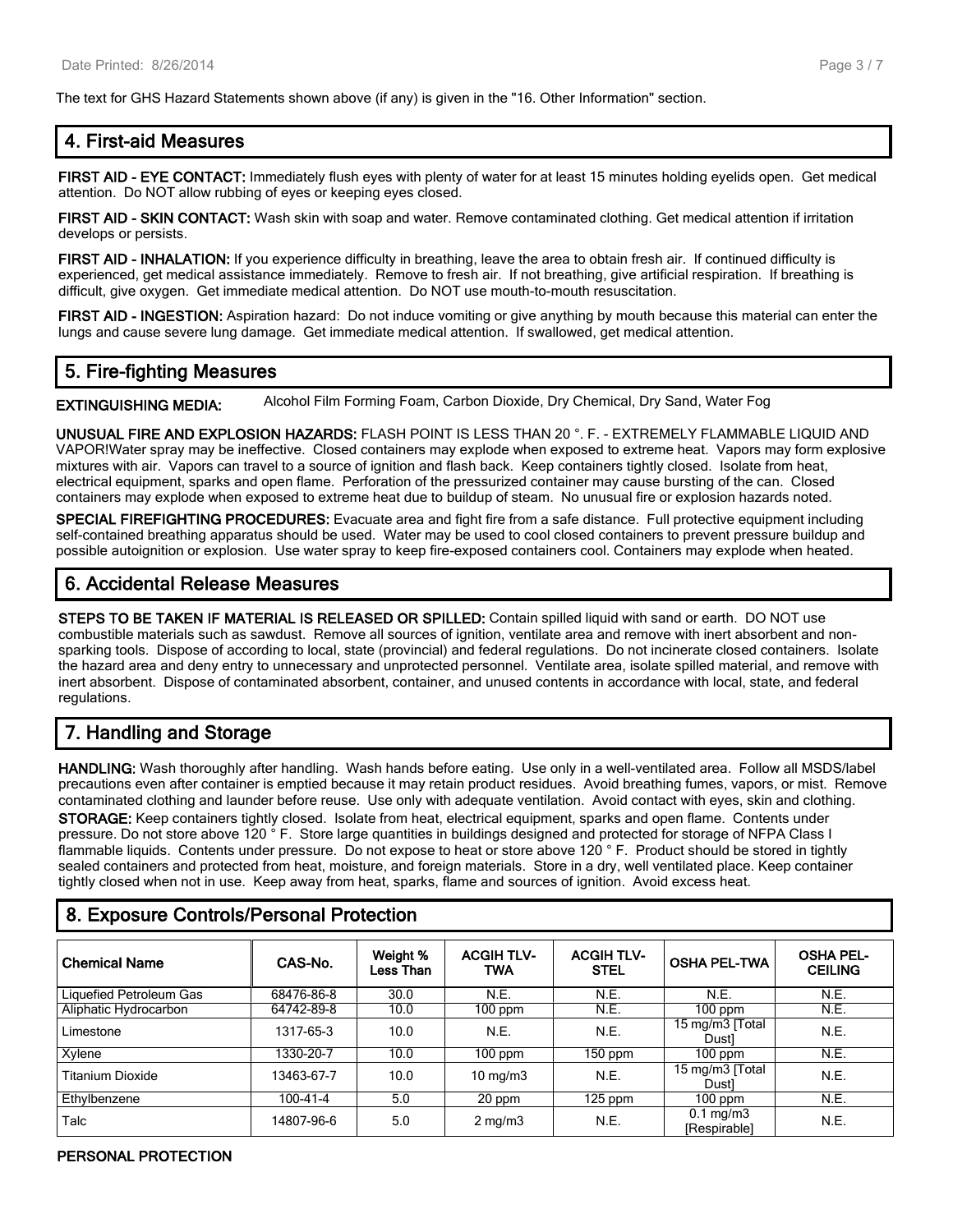**ENGINEERING CONTROLS:** Use process enclosures, local exhaust ventilation, or other engineering controls to control airborne levels below recommended exposure limits. Use explosion-proof ventilation equipment. Prevent build-up of vapors by opening all doors and windows to achieve cross-ventilation. Provide general dilution of local exhaust ventilation in volume and pattern to keep TLV of hazardous ingredients below acceptable limits.

**RESPIRATORY PROTECTION:** A respiratory protection program that meets OSHA 1910.134 and ANSI Z88.2 requirements must be followed whenever workplace conditions warrant a respirator's use. A NIOSH/MSHA approved air purifying respirator with organic vapor cartridge or canister may be permissible under certain circumstances where airborne concentrations are expected to exceed exposure limits.

**SKIN PROTECTION:** Use impervious gloves to prevent skin contact and absorption of this material through the skin. Nitrile or Neoprene gloves may afford adequate skin protection. Use gloves to prevent prolonged skin contact.

**EYE PROTECTION:** Use safety eyewear designed to protect against splash of liquids.

**OTHER PROTECTIVE EQUIPMENT:** Refer to safety supervisor or industrial hygienist for further information regarding personal protective equipment and its application. Refer to safety supervisor or industrial hygienist for further guidance regarding types of personal protective equipment and their applications.

**HYGIENIC PRACTICES:** Wash thoroughly with soap and water before eating, drinking or smoking. Remove contaminated clothing immediately and launder before reuse.

# **9. Physical and Chemical Properties**

| Appearance:<br>Odor:<br><b>Relative Density:</b> | Aerosolized Mist<br>Solvent Like<br>0.863 | <b>Physical State:</b><br><b>Odor Threshold:</b><br>pH: | Liguid<br>N.E.<br>N.A. |
|--------------------------------------------------|-------------------------------------------|---------------------------------------------------------|------------------------|
| Freeze Point, °C:                                | N.D.                                      | Viscosity:                                              | N.D.                   |
| <b>Solubility in Water:</b>                      | <b>Negligible</b>                         | Partition Coefficient, n-octanol/                       | No Information         |
| Decompostion Temp., °C:                          | No Information                            | water:                                                  |                        |
| Boiling Range, °C:                               | $-34 - 415$                               | Explosive Limits, vol%:                                 | $N.I. - N.I.$          |
| Flammability:                                    | <b>Supports Combustion</b>                | Flash Point, °C:                                        | $-105$                 |
| <b>Evaporation Rate:</b>                         | <b>Faster than Ether</b>                  | Auto-ignition Temp., °C:                                | No Information         |
| <b>Vapor Density:</b>                            | Heavier than Air                          | Vapor Pressure:                                         | N.D.                   |

(See "Other information" Section for abbreviation legend)

# **10. Stability and Reactivity**

**CONDITIONS TO AVOID:** Avoid temperatures above 120 ° F. Avoid all possible sources of ignition. Avoid contact with strong acid and strong bases.

**INCOMPATIBILITY:** Incompatible with strong oxidizing agents, strong acids and strong alkalies.

**HAZARDOUS DECOMPOSITION:** By open flame, carbon monoxide and carbon dioxide. When heated to decomposition, it emits acrid smoke and irritating fumes. Contains solvents which may form carbon monoxide, carbon dioxide, and formaldehyde.

**HAZARDOUS POLYMERIZATION:** Will not occur under normal conditions.

**STABILITY:** This product is stable under normal storage conditions.

# **11. Toxicological information**

**EFFECTS OF OVEREXPOSURE - EYE CONTACT:** Causes Serious Eye Irritation

**EFFECTS OF OVEREXPOSURE - SKIN CONTACT:** Substance may cause slight skin irritation. Prolonged or repeated contact may cause skin irritation. May cause skin irritation. Allergic reactions are possible.

**EFFECTS OF OVEREXPOSURE - INHALATION:** Harmful if inhaled. High gas, vapor, mist or dust concentrations may be harmful if inhaled. Avoid breathing fumes, spray, vapors, or mist. High vapor concentrations are irritating to the eyes, nose, throat and lungs. Prolonged or excessive inhalation may cause respiratory tract irritation.

**EFFECTS OF OVEREXPOSURE - INGESTION:** Aspiration hazard if swallowed; can enter lungs and cause damage. Harmful if swallowed.

**EFFECTS OF OVEREXPOSURE - CHRONIC HAZARDS:** IARC lists Ethylbenzene as a possible human carcinogen (group 2B). Overexposure to xylene in laboratory animals has been associated with liver abnormalities, kidney, lung, spleen, eye and blood damage as well as reproductive disorders. Effects in humans, due to chronic overexposure, have included liver, cardiac abnormalities and nervous system damage. Contains Titanium Dioxide. Titanium Dioxide is listed as a Group 2B-"Possibly carcinogenic to humans" by IARC. No significant exposure to Titanium Dioxide is thought to occur during the use of products in which Titanium Dioxide is bound to other materials, such as in paints during brush application or drying. Risk of overexposure depends on duration and level of exposure to dust from repeated sanding of surfaces or spray mist and the actual concentration of Titanium Dioxide in the formula. (Ref: IARC Monograph, Vol. 93, 2010)May cause central nervous system disorder (e.g., narcosis involving a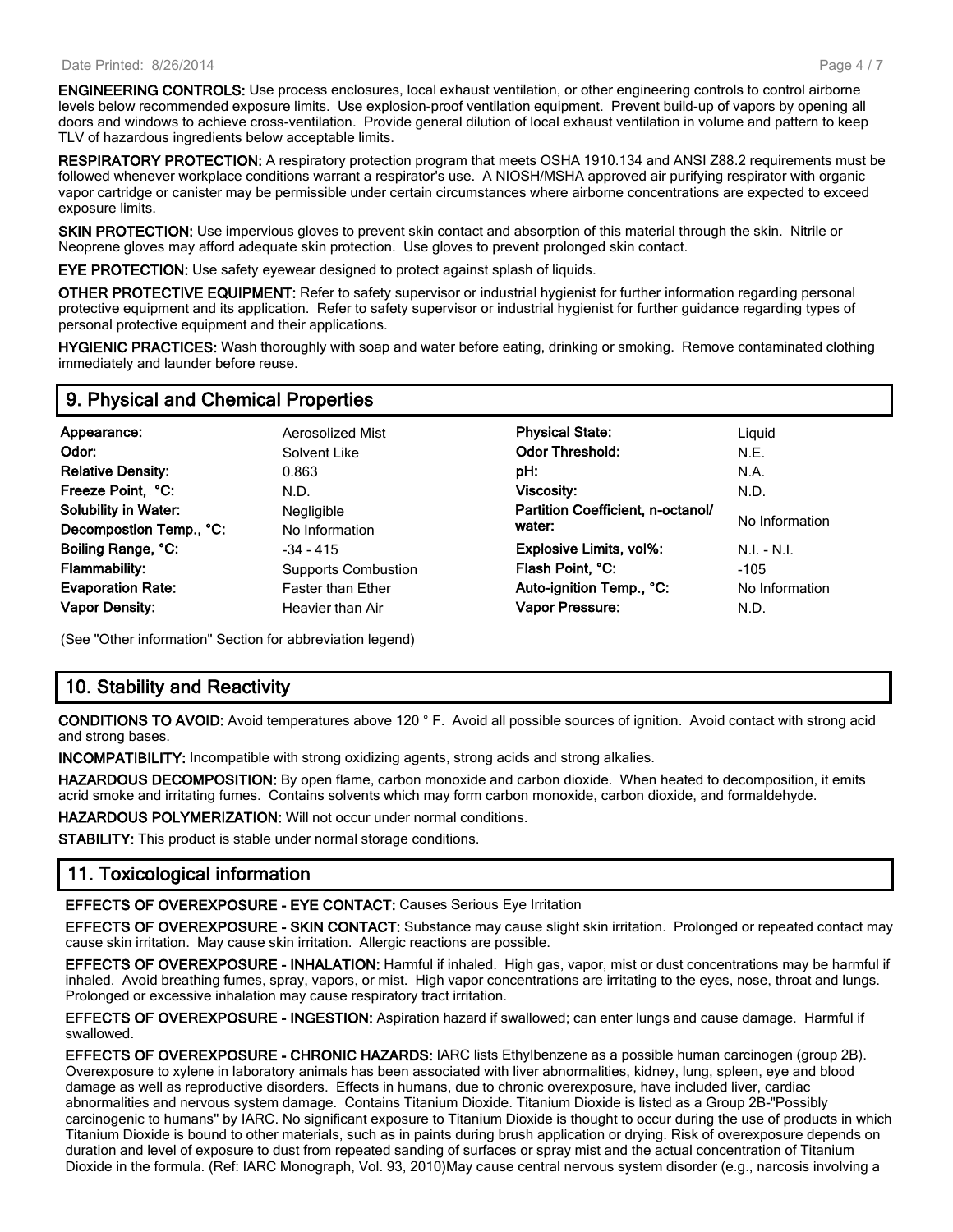#### Date Printed: 8/26/2014

loss of coordination, weakness, fatigue, mental confusion, and blurred vision) and/or damage. Reports have associated repeated and prolonged occupational overexposure to solvents with permanent brain and nervous system damage. High concentrations may lead to central nervous system effects (drowsiness, dizziness, nausea, headaches, paralysis, and blurred vision) and/or damage.

**PRIMARY ROUTE(S) OF ENTRY:** Eye Contact, Ingestion, Inhalation, Skin Absorption, Skin Contact

#### **ACUTE TOXICITY VALUES**

#### **The acute effects of this product have not been tested. Data on individual components are tabulated below:**

| CAS-No.    | <b>Chemical Name</b>  | Oral LD50        | Dermal LD50        | Vapor LC50     |
|------------|-----------------------|------------------|--------------------|----------------|
| 64742-89-8 | Aliphatic Hydrocarbon | - N.I.           | 3000 mg/kg Rabbit  | - N.I.         |
| 1330-20-7  | Xvlene                | 4300 mg/kg Rat   | N.I.               | 47635 mg/L Rat |
| 13463-67-7 | Titanium Dioxide      | >10000 mg/kg Rat | N.I.               | - N.I.         |
| 100-41-4   | Ethylbenzene          | 3500 mg/kg Rat   | 15354 mg/kg Rabbit | 17.2 mg/L Rat  |

N.I. - No Information

# **12. Ecological Information**

**ECOLOGICAL INFORMATION:** Product is a mixture of listed components. Product is a mixture of listed components.

# **13. Disposal Information**

**DISPOSAL INFORMATION:** Dispose of material in accordance to local, state, and federal regulations and ordinances. Do not allow to enter waterways, wastewater, soil, storm drains or sewer systems.

# **14. Transport Information**

|                              | Domestic (USDOT)                        | <b>International (IMDG)</b> | Air (IATA) | <b>TDG (Canada)</b>                            |
|------------------------------|-----------------------------------------|-----------------------------|------------|------------------------------------------------|
| UN Number:                   | N.A.                                    | 1950                        | 1950       | N.A.                                           |
| <b>Proper Shipping Name:</b> | Paint Products in<br>Limited Quantities | Aerosols                    | Aerosols   | Paint Products in<br><b>Limited Quantities</b> |
| <b>Hazard Class:</b>         | N.A.                                    | 2.1                         | 2.1        | N.A.                                           |
| <b>Packing Group:</b>        | N.A.                                    | N.A.                        | N.A.       | N.A.                                           |
| <b>Limited Quantity:</b>     | Yes                                     | Yes                         | Yes        | Yes                                            |

# **15. Regulatory Information**

# **U.S. Federal Regulations:**

### **CERCLA - SARA Hazard Category**

This product has been reviewed according to the EPA 'Hazard Categories' promulgated under Sections 311 and 312 of the Superfund Amendment and Reauthorization Act of 1986 (SARA Title III) and is considered, under applicable definitions, to meet the following categories:

Fire Hazard, Pressure Hazard, Acute Health Hazard, Chronic Health Hazard

#### **Sara Section 313:**

This product contains the following substances subject to the reporting requirements of Section 313 of Title III of the Superfund Amendment and Reauthorization Act of 1986 and 40 CFR part 372:

| <b>Chemical Name</b> | CAS-No.   |
|----------------------|-----------|
| Xylene               | 1330-20-7 |
| Ethylbenzene         | 100-41-4  |

#### **Toxic Substances Control Act:**

This product contains the following chemical substances subject to the reporting requirements of TSCA 12(B) if exported from the United States:

| Chemical Name | <b>CAS-No.</b> |
|---------------|----------------|
| Acetaldehyde  | 75-07-0        |

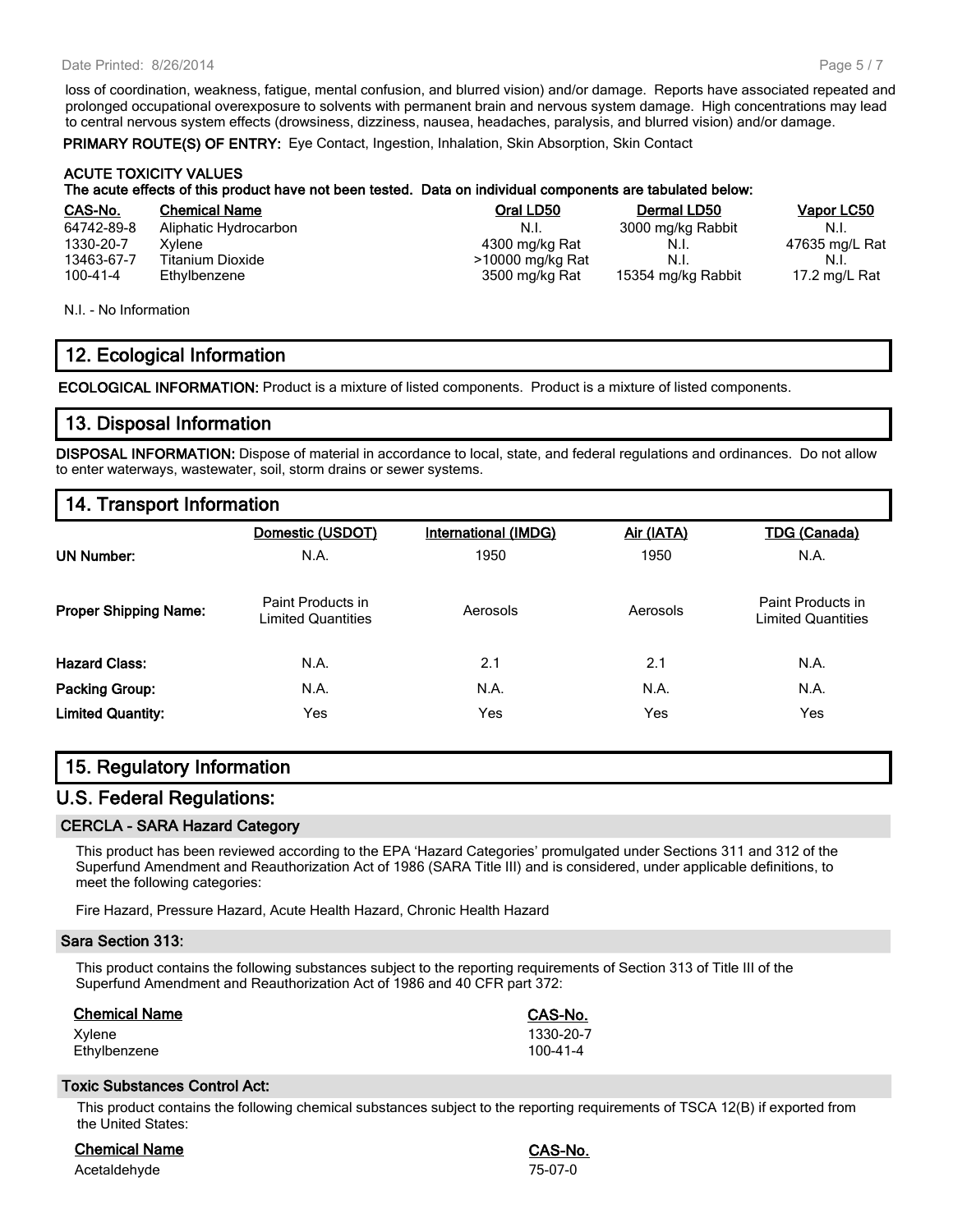### **Inventory Information**

#### **Country Value**

USA (TSCA) No Information Canada (DSL) No Information Mexico(INSQ) Mexico(INSQ) No Information<br>Europe (EINECS) No Information Europe (EINECS) Japan (ENCS) (Solid Communication of the UNIT) No Information No Information No Information No Information No Information No Information No Information No Information No Information No Information No Information No Informa Philippines (PICCS) No Information<br>
China (IECSC) No Information<br>
No Information China (IECSC) Australia (AICS) No Information Korea (KECI) No Information New Zealand (NZIOC) No Information

No Information

#### **CALIFORNIA PROPOSITION 65:**

Warning: This products contains a substance known to the State of California to cause cancer.

| <b>Chemical Name</b> | CAS-No.    |
|----------------------|------------|
| Titanium Dioxide     | 13463-67-7 |
| Ethylbenzene         | 100-41-4   |

#### **CALIFORNIA PROPOSITION 65 REPRODUCTIVE TOXINS**

Warning: This product contains a substance known to the State of California to cause birth defects or other reproductive harm.

No Proposition 65 Reproductive Toxins exist in this product.

# **International Regulations:**

#### **CANADIAN WHMIS:**

This SDS has been prepared in compliance with Controlled Product Regulations except for the use of the 16 headings.

| 16. Other Information          |       |                                         |                |                         |     |                             |   |
|--------------------------------|-------|-----------------------------------------|----------------|-------------------------|-----|-----------------------------|---|
| <b>HMIS RATINGS</b><br>Health: | $2^*$ | <b>Flammability:</b>                    | 4              | <b>Physical Hazard:</b> | - 0 | <b>Personal Protection:</b> | X |
| <b>CANADIAN WHMIS CLASS:</b>   |       |                                         | <b>B2 D2A</b>  |                         |     |                             |   |
| <b>NFPA RATINGS</b><br>Health: | 2     | <b>Flammability:</b>                    | 4              | Instability             | 0   |                             |   |
|                                |       | <b>VOLATILE ORGANIC COMPOUNDS, g/L:</b> |                | 552                     |     |                             |   |
| <b>MSDS REVISION DATE:</b>     |       |                                         | 8/26/2014      |                         |     |                             |   |
| <b>REASON FOR REVISION:</b>    |       |                                         | No Information |                         |     |                             |   |

Legend: N.A. - Not Applicable, N.E. - Not Established, N.D. - Not Determined